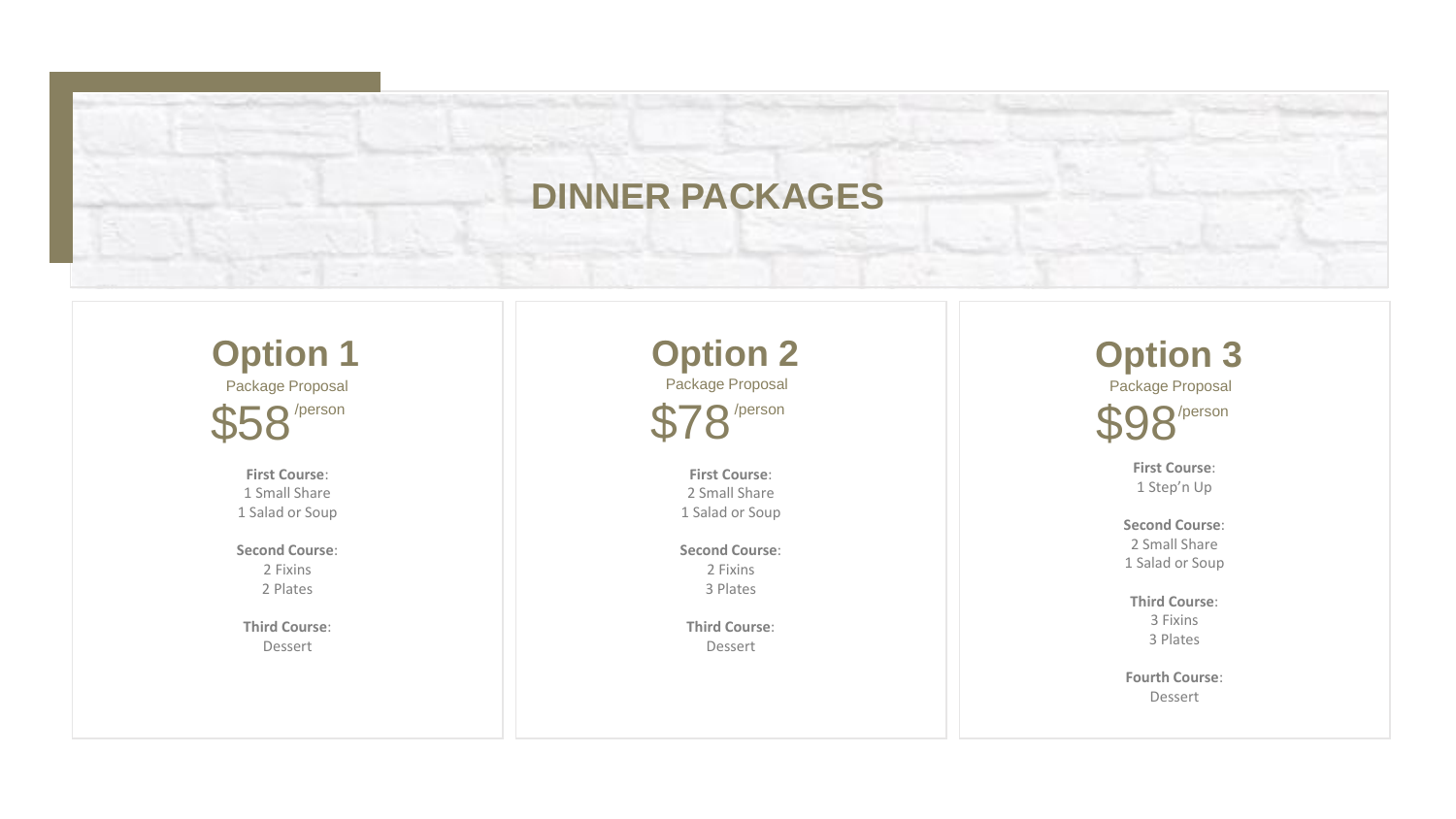## **Step'n Up**

**Pickle Jar** *additional \$5 per person* Chef's selection of pickled seasonal vegetables.

**Fried Chicken and Caviar** *additional \$8 per person* Black truffle waffle, crème fraiche, crispy fried chicken, chive & caviar

**Spiced Watermelon & Tuna Crudo** *\$8 per person* Seasoned with yuzu, fresh mint and chili spice

**Charcuterie** *additional \$10 per person* Chef's selection of meats, artisanal cheese and spreads

## **Small Shares**

**Deviled Eggs** Fresh Chive, Dill & Redneck Caviar

**Fried Green Tomato BLT** Pork Belly, Tomato Jam, House-made Pimento Cheese, Frisee & Lemon Vinaigrette

**Skillet Cornbread** Leicester Cheddar, Bacon, Jalapeno & Honey Butter

**Buttermilk Biscuits** Honey Butter & House-made jam

## **Salads & Soups**

**Butter Lettuce & Grilled Mango Salad** Char-Grilled Mango, Smoked Pecans, Tomato, Red Onions & Benne seed Dressing

#### **The Wedge**

House-smoked pork belly, avocado, butter lettuce, charred corn, tomatoes, house-made buttermilk ranch dressing

**Arugula Salad** Tart green apple, cornbread croutons, moonshine raisins, Leicester cheddar & cider vinaigrette

**Mushroom Bisque** Tarragon & White Truffle Oil

**Tomato Basil Bisque** Basil Oil and Crostini